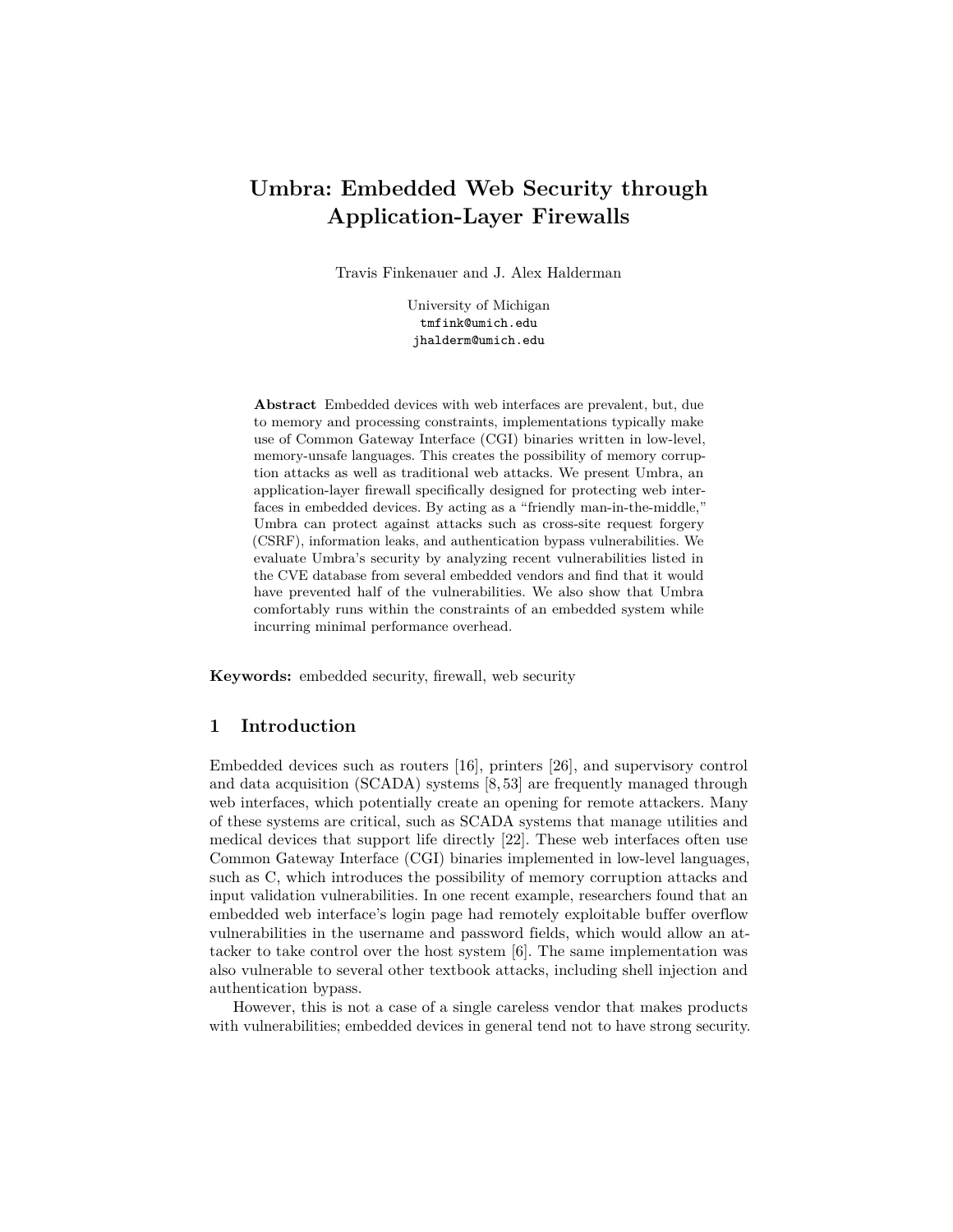With the recent Misfortune Cookie vulnerability, over 200 models of routers from several vendors were found to be using an out-of-date web server that was vulnerable a memory corruption attack, allowing an attacker to gain complete control over the router [\[9\]](#page-12-2). Many vendors were using a decade-old version of the RomPager web server in their device firmware. Problems like these are all too common, and, coupled with the fact that embedded devices can act as a foothold into a target network [\[29\]](#page-13-3), they make embedded web interfaces an attractive attack vector for prospective intruders.

Ideally, all the code in an embedded device would be subjected to a security audit. However, such audits are expensive and time consuming, require security expertise, and may not be feasible when embedded devices reuse off-the-shelf closed-source components [\[43\]](#page-14-1). As an alternative, we propose introducing a small layer of security software that can be integrated into many kinds of embedded devices and act as a "friendly man-in-the-middle" that enforces a security policy set by the developers of each device. Such an application-layer firewall can provide concentrated protection at the web interface's attack surface and greatly reduce overall vulnerability at low cost.

We present Umbra, our implementation of an application-layer firewall that can be easily integrated with preexisting embedded systems to provide additional security. Umbra is designed to work with existing web server binaries, to be simple to configure, and to work within the limited resources of embedded systems.

In order for a manufacturer-side security solution to garner adoption, it must have small perceived cost to developers. For example, enabling stack canaries only requires a compiler flag and has gained wide adoption; today's compilers often enable stack canaries by default [\[13,](#page-12-3) [57\]](#page-14-2). In contrast, various heavy-weight approaches, such as dynamic taint tracking have not gained traction, because they introduce on the order of two times slowdown [\[7,](#page-12-4) [15\]](#page-13-4). Since Umbra acts as a "shim" in front of existing web servers, manufacturers can keep their existing code and thus reduce the cost to adopting security. Also, embedded devices' code is often licensed from third-party vendors, so the embedded developer does not always have the source code for all parts of the firmware. Umbra works on systems where source code is not available.

Umbra needs to have information about the web application being protected. We define a policy language that allows embedded system developers to easily describe security properties for an HTTP interface, such as the set of allowed characters or maximum length for HTTP parameters. The Umbra shim is compiled together with these policies and enforces the specified properties.

We evaluate Umbra's functionality and performance. In a review of recent vulnerabilities in some of Umbra's target devices, we find that Umbra would have prevented or mitigated more than half of these issues. We also show that when running on a Raspberry Pi system with OpenWrt, Umbra adds only 5 ms (about 3%) to average page download times, demonstrating that it comfortably runs within the resource constraints of embedded Linux systems.

**Source Code Release** We are releasing our Umbra prototype as open-source software. It is available at [https://github.com/umbra-firewall/umbra.](https://github.com/umbra-firewall/umbra)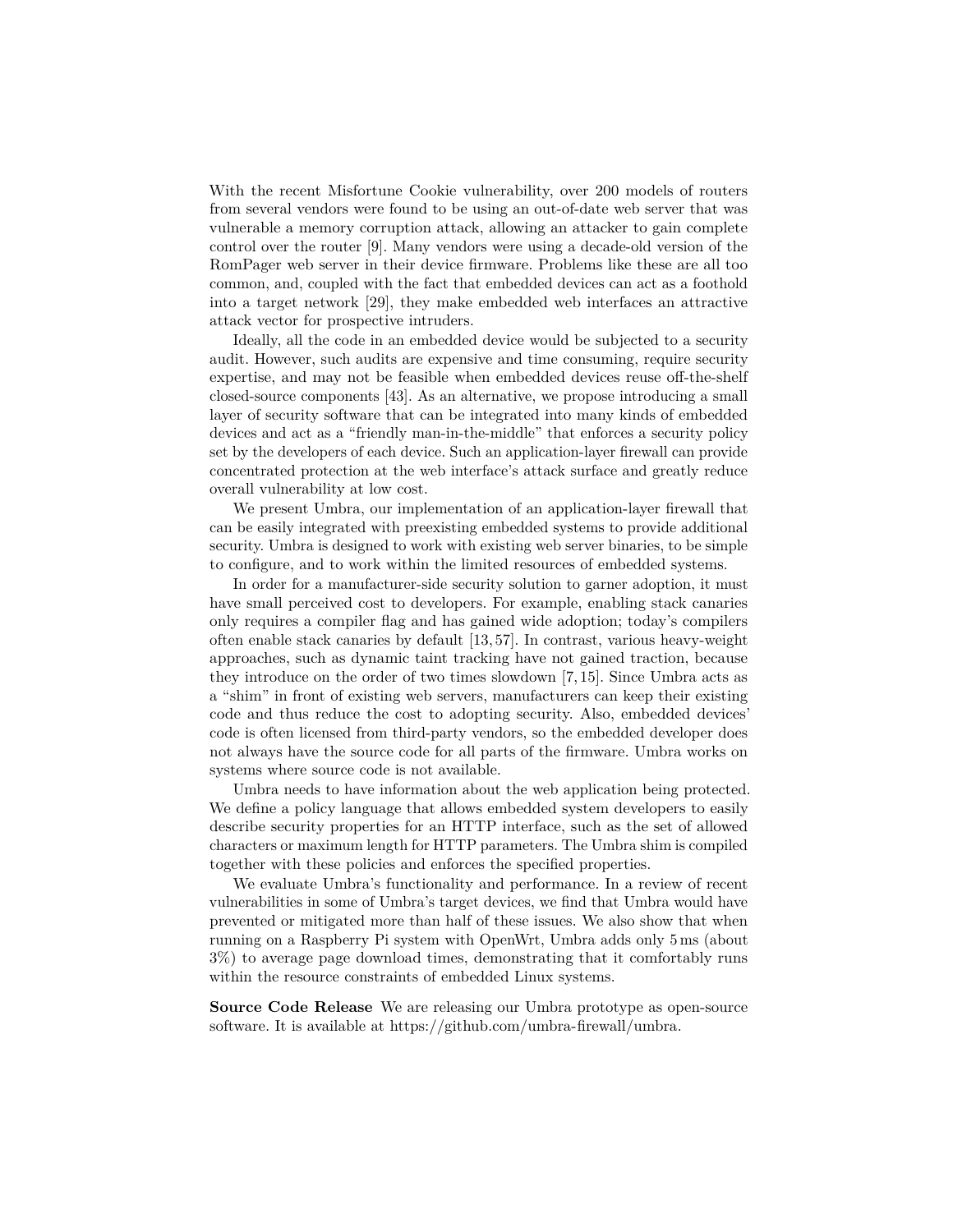# **2 Related Work**

There are various standalone application-layer firewalls that secure HTTP interfaces, including Barracuda Web Application Firewall [\[3\]](#page-12-5), Cisco ACE Web Application Firewall [\[10\]](#page-12-6), and HP TippingPoint [\[27\]](#page-13-5). Some of these devices even provide features such as outbound filtering of sensitive data, including credit card and social security numbers, which can aid organizations in being compliant with the Payment Card Industry Data Security Standard (PCI DSS) [\[47\]](#page-14-3).

IronBee and ModSecurity are examples of host-based application layer firewalls. ModSecurity supports Apache, Nginx, and Microsoft IIS web servers, and IronBee supports Apache and Nginx [\[48,](#page-14-4)[56\]](#page-14-5). These web servers are not commonly used in embedded systems because of their larger CPU, memory, and storage footprint compared to special-purpose embedded servers. Instead, embedded devices use servers such as lighttpd [\[33\]](#page-13-6), uhttpd [\[45\]](#page-14-6), or a custom HTTP server (e.g., [\[37\]](#page-14-7)). Hence, these existing solutions are not appropriate for integration with embedded devices.

Many recent studies have demonstrated vulnerabilities in embedded devices including traffic light cameras [\[23\]](#page-13-7), server lights-out management controllers [\[6\]](#page-12-1), and automobile controller-area network (CAN) buses [\[50\]](#page-14-8), to name just a few and the trend towards the "Internet of Things" suggests that there will be vastly more embedded devices in the future [\[36\]](#page-14-9). Many embedded devices get connected to the public Internet, where they can be mapped and probed with publicly available tools [\[19\]](#page-13-8). In one case, a vulnerability in just two UPnP libraries affected 2% of public IPv4 addresses [\[42\]](#page-14-10). The security of embedded devices is a significant and growing issue, and the widespread vulnerability seen among today's devices demonstrates that even basic network protections are often absent.

## **3 Design and Implementation**

Embedded systems may often be administered through a variety of protocols, including HTTP, SSH, Telnet, IPMI, and proprietary protocols [\[25,](#page-13-9) [26,](#page-13-1) [31,](#page-13-10) [55\]](#page-14-11). HTTP also sometimes acts as the transport for other protocols (such as SOAP [\[34\]](#page-13-11) and HNAP [\[11\]](#page-12-7)) and REST style interfaces [\[46\]](#page-14-12). Since HTTP is widely used and subject to a range of common vulnerabilities, Umbra focuses on defending web interfaces, though the architecture could be extended to support other protocols.

In this work, we only consider attacks targeting embedded web interfaces, through either HTTP or HTTPS. Our threat model assumes that the attacker does not have valid credentials or physical access to the target. For example, the attacker can submit arbitrary content to forms or visit arbitrary URLs corresponding to the targeted device. We also consider attacks where a legitimate user may visit an attacker-controlled web page to allow for cross-site request forgery (CSRF) attacks.

Umbra works by acting as a transparent proxy between clients and the web server, as illustrated in Figure [1.](#page-3-0) The pass-through is achieved by introducing a small software layer, which we call the Umbra *shim*, that runs on the embedded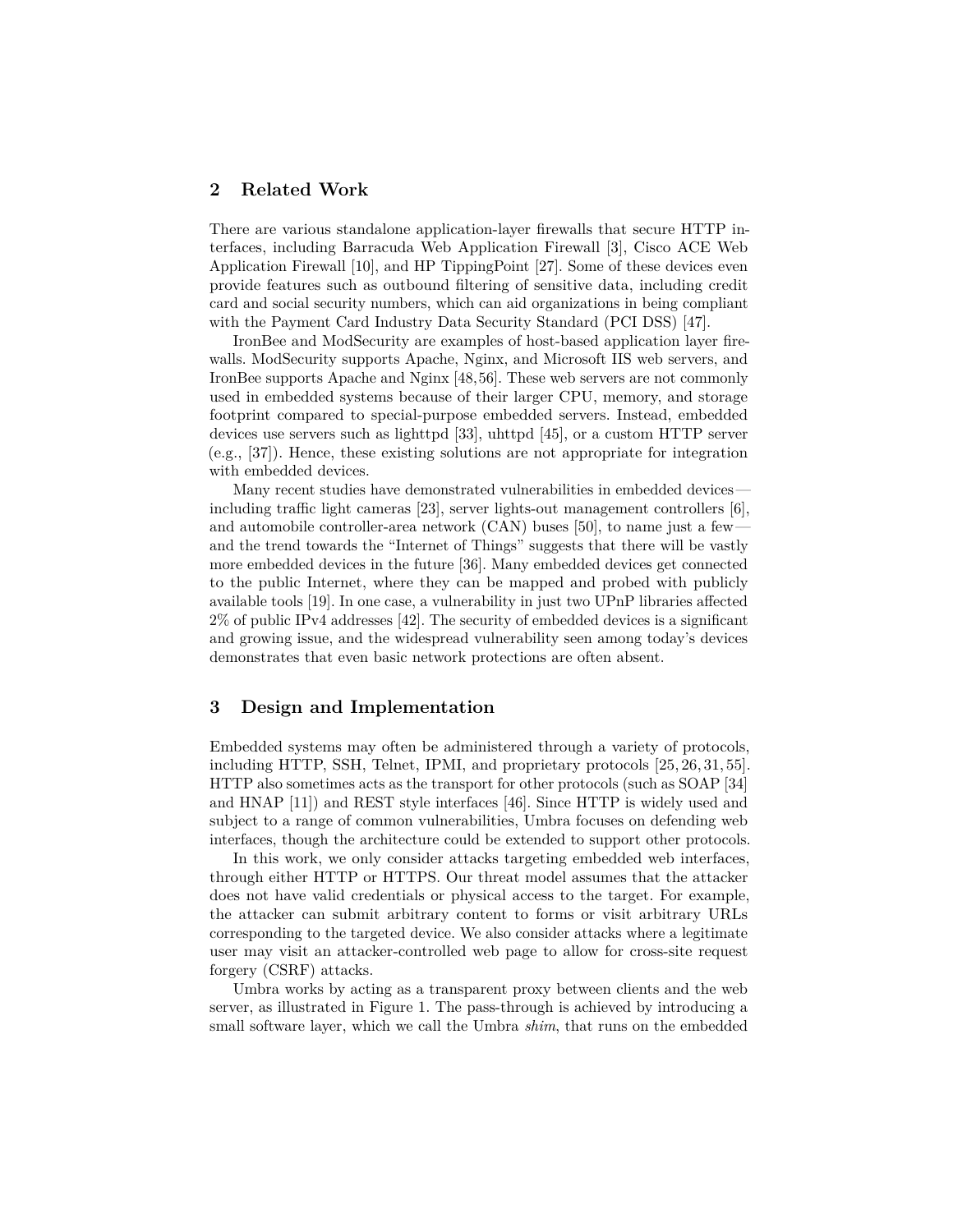<span id="page-3-0"></span>

**Figure 1. Umbra Architecture**—A lightweight software "shim" runs on the embedded device and transparently proxies client requests, rejecting those that are malformed or that do not match a predefined security policy.

device and listens on the standard HTTP or HTTPS port. When the Umbra shim receives client requests, it checks to ensure that they comply with a *security policy*. This policy, defined in advance by the device manufacturer, specifies which security features should be applied and how the features should be enforced. For example, the policy might dictate the maximum allowed length for HTTP form inputs and specify a whitelist of permitted characters. (For details, see Section [3.2.](#page-6-0)) Umbra forwards requests that satisfy the policy to the original embedded web server and responds with rejections to requests that do not.

Umbra is designed to be integrated into device firmware by the manufacturer. To apply Umbra to an existing device, the manufacturer must:

- 1. Write a security policy tailored to the device's embedded web application.
- 2. Compile the Umbra shim for the embedded device. The policy gets compiled into the Umbra binary.
- 3. Configure the device's existing web server to listen on an alternate port and on the loopback interface.
- 4. Set the Umbra shim to run at boot time, listening on the default web port on the external interface.

Note that a device maker can add Umbra to its firmware without having to modify the source code for the existing web application.

#### **3.1 Security Features**

Our Umbra implementation is designed to protect against a range of common attacks, as summarized in Table [1.](#page-4-0) By adjusting the global settings in the security policy, it can be configured to have any combination of the security features described below: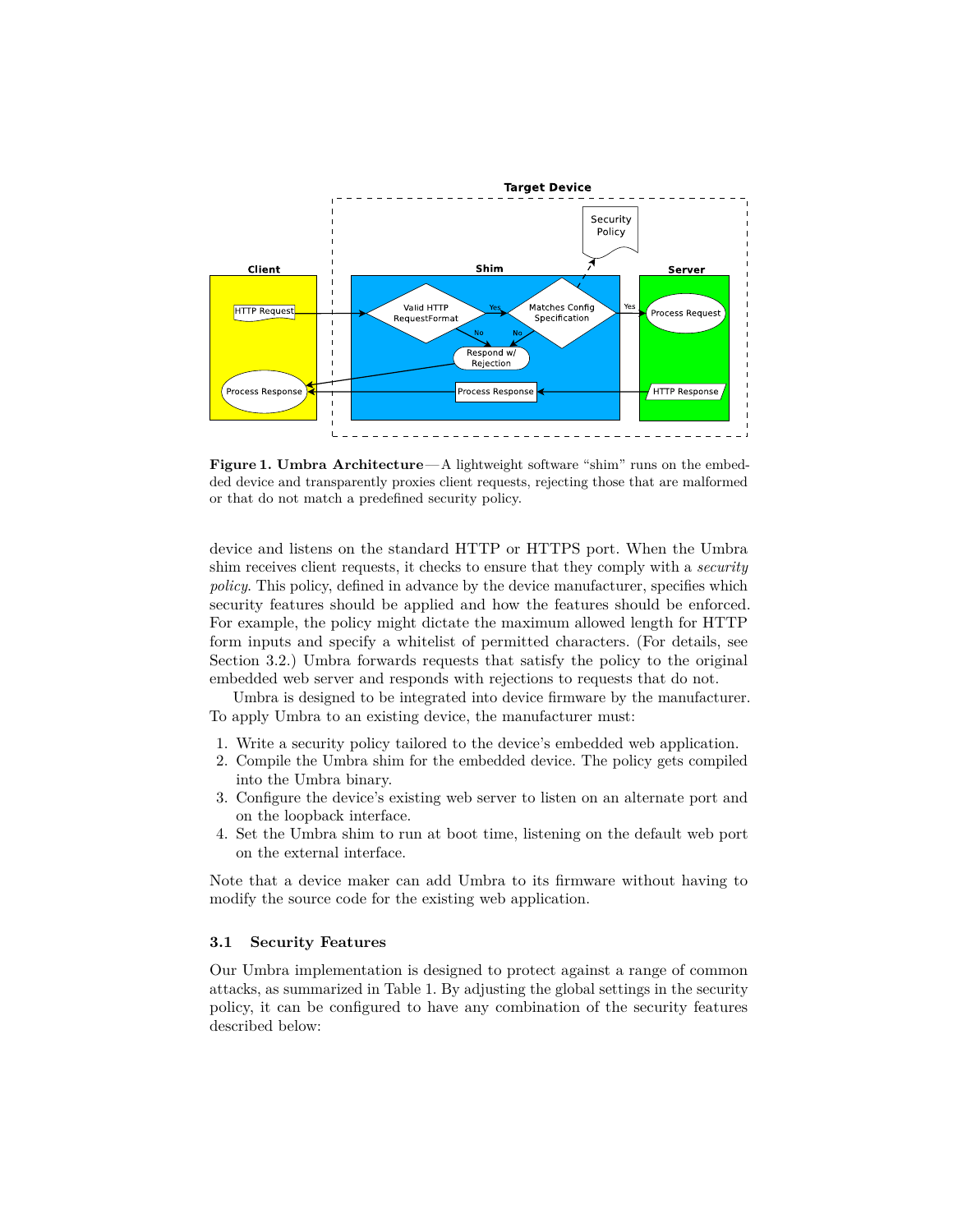<span id="page-4-0"></span>

| Vulnerability         | <b>Security Features</b>                                                             |  |  |  |
|-----------------------|--------------------------------------------------------------------------------------|--|--|--|
| <b>XSS</b>            | Parameter whitelist                                                                  |  |  |  |
| <b>CSRF</b>           | CSRF protection                                                                      |  |  |  |
| Authentication bypass | Authentication enforcement<br>HTTP method whitelist                                  |  |  |  |
| Information leak      | Authentication enforcement<br>HTTP method whitelist<br>Directory traversal check     |  |  |  |
| CGI memory corruption | Parameter character whitelist<br>Parameter length check<br>Header field length limit |  |  |  |
| Directory traversal   | Directory traversal check                                                            |  |  |  |

**Table 1. Umbra Security Features**—Umbra's security features mitigate or protect against a variety of common attacks.

<span id="page-4-1"></span>**CSRF Protection** Cross-site request forgery (CSRF) attacks occur when an attacker causes a victim to perform an unintended action while the victim is logged into a target website [\[4\]](#page-12-8). For example, the victim might visit an attacker-controlled web page that uses JavaScript to make a POST request to [http://target-site.com/delete-account.](http://target-site.com/delete-account) Since the victim's browser is logged in to the target site, the request includes the victim's session cookies, and the site accepts this request as authorized.

Umbra prevents CSRF attacks by using a CSRF-prevention token [\[4\]](#page-12-8), a wellknown technique used by many web frameworks [\[5,](#page-12-9)[17\]](#page-13-12). To implement this defense, Umbra generates a random CSRF-prevention token for each browser session, which it sends as a cookie in every HTTP response. The shim also modifies pages that are specified in the security policy as requiring CSRF protection. It injects JavaScript into these pages that modifies HTML forms to add a hidden field containing the same token. For pages that the security policy specifies as receiving a form action from a CSRF-protected form, Umbra verifies that the submitted data contains a token that matches the one in the client's cookie.

Pages that both submit and receive a CSRF protected form (e.g., pages with self-referencing forms) present a complication, since a client would never be able to navigate directly to the page with the correct CSRF token. For such pages, the shim only enforces the presence of a CSRF token parameter for HTTP POST requests, not GET requests.

Although this approach requires client browsers to have JavaScript enabled, this is a reasonable assumption, as many embedded web interfaces require JavaScript (e.g., [\[37,](#page-14-7) [55\]](#page-14-11)). A downside to this technique is that it only works when HTML forms send requests, and hence would not work when other methods are used to send HTTP requests, such as JavaScript's XMLHttpRequest or browser plug-ins. Device manufacturers would need to manually implement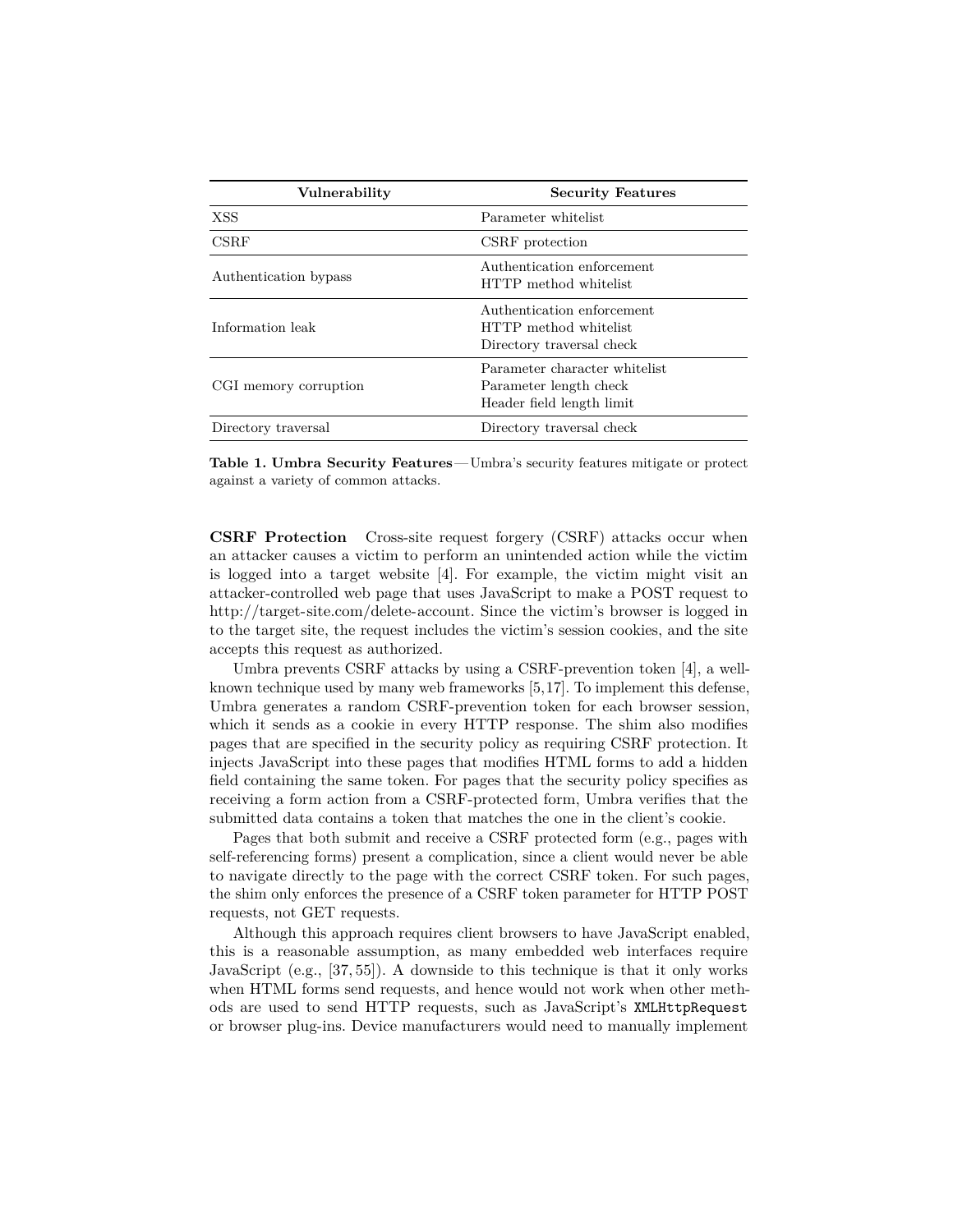CSRF protection for these methods. We note that, as with other common CSRF defenses, an attacker could bypass the protection by exploiting a separate XSS vulnerability [\[12\]](#page-12-10).

**Page-level Authentication Enforcement** A common vulnerability in embedded devices is where page-level authentication is not properly enforced. For example, in a set of five simultaneously-disclosed vulnerabilities found in D-Link IP cameras, four were due to incorrect authentication [\[49\]](#page-14-13). With another brand of IP camera, an attacker could visit most pages without any authentication [\[18\]](#page-13-13).

To protect against such vulnerabilities, the Umbra shim enforces RFC 2617 HTTP Basic Authentication [\[21\]](#page-13-14). The suggested configuration would be to require authentication by default and specify pages that do not require authentication, such as a status page or login page. The shim reads credentials from a file specified as a command-line parameter. This file is reloaded on each page request, so the web application may change the credentials by modifying this file at run time.

**Directory Traversal Protection** Another common class of attacks involves directory traversal vulnerabilities (e.g., [\[37\]](#page-14-7)), where an attacker controls part of a file path and can inject a relative path to escape a directory. For example, an attacker may be able to inject a path such as "../../passwords.txt" to read the password file stored two directories above. To guard against this, the Umbra shim blocks HTTP requests with URLs that contain two periods in a row  $($ "...").

The directory traversal protection does not currently attempt to check for directory traversal in HTTP parameters. Future versions of Umbra might add this as a per-parameter option, although this would introduce further complexity to the security policies.

**HTTP Method Whitelist** HTTP allows for pages to be accessed via different methods, such as GET, POST, or HEAD. Different web applications may not account for pages being viewed with an unexpected method and may leak information unintentionally. In order to prevent this, Umbra security policies can specify which HTTP methods are allowed for each page.

**HTTP Header Length Limits** The HTTP protocol includes headers that provide metadata about requests and responses, such as the client's user agent or the language of a response. Maliciously crafted headers have been used to exploit buffer overviews and command injection vulnerabilities in embedded web applications [\[14\]](#page-12-11). Umbra can be configured to limit the length of both HTTP header fields and values. If the length of any field name or value exceeds the corresponding maximum length, the shim will block the request.

**Per-parameter Limits** There are two options that can be enforced on a per-HTTP-parameter basis. These protections can help mitigate various input validation vulnerabilities— such as shell injection, SQL injection, and cross-site scripting— as well as memory corruption attacks. The first is *character whitelists*,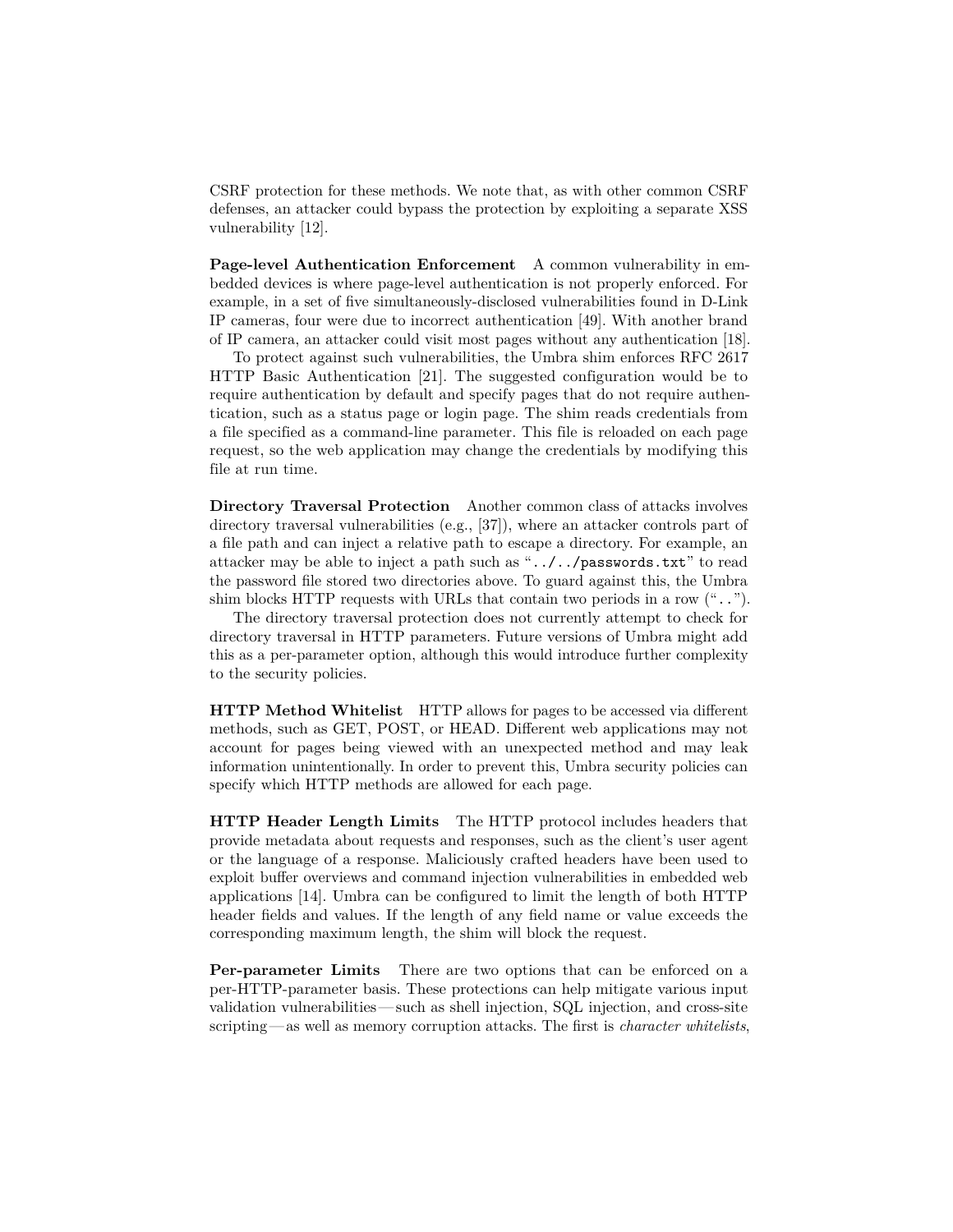which cause the shim to limit input characters to those from a specified set, such as lowercase letters and numbers. This is specified with a regular expression character class, such as [a-z0-9]. The second protection is *length enforcement*, in which the shim ensures that parameters do not exceed a given number of characters, such as the name and password field for a login page [\[6\]](#page-12-1).

#### <span id="page-6-0"></span>**3.2 Security Policy Language**

The embedded developer must specify the desired security policy for Umbra, and we provide a policy language for this purpose. The language is designed to make it easy to specify conservative settings globally and relax them for specific pages as necessary for compatibility. There are three sections in the configuration file: global configuration, default page policy, and per-page policy. Each section consists of a JSON object with the options specified as member pairs.

The global config section includes directives for enabling and disabling security features. For example, to enable CSRF prevention, the user would add "enable csrf protection": true. This global configuration section also has global options that are not page specific, such as the maximum allowed header field lengths.

The default\_page\_config section sets the default policy for all pages. Each page-level option must have a default value specified here.

The page config section sets policies for specific URI paths that override some or all of the default policy options. If the policy for certain options is not specified, then the default page policy will be used for those options. In this sense, each page inherits the default policy. For example, the default policy may be to enforce authentication for a page; however, the developer may want a status page to be visible without requiring authentication, so the developer could disable the authentication check for the status page.

In the per-page policy section, options for specific parameters can be specified, such as a character whitelist and length limits. This allows for parameter-level control of the security policy. For example, in Figure [2,](#page-7-0) the favorite vowel parameter has a max length of six and only accepts characters that are vowels.

The configuration is interpreted with Python, which outputs C code that is compiled into the Umbra shim. With this technique, there does not need to be C code that interprets the configuration at run time, keeping the resulting binary smaller and the C code simpler.

We give a simple example of a security policy in Figure [2.](#page-7-0) The global configuration section enables several security features. The default page policy indicates that by default, GET and HEAD requests are allowed, authentication is required, no CSRF protection is used, and parameters are limited to a length of 30 and alphanumeric characters. There are two pages for which the default policy is overridden. For the root page  $($ , no authentication is required to view the page, and forms on the page will include the hidden CSRF token (see Section [3.1\)](#page-4-1). The /cgi-bin/favorites page has a parameter that allows only vowels and another parameter that only allows numbers.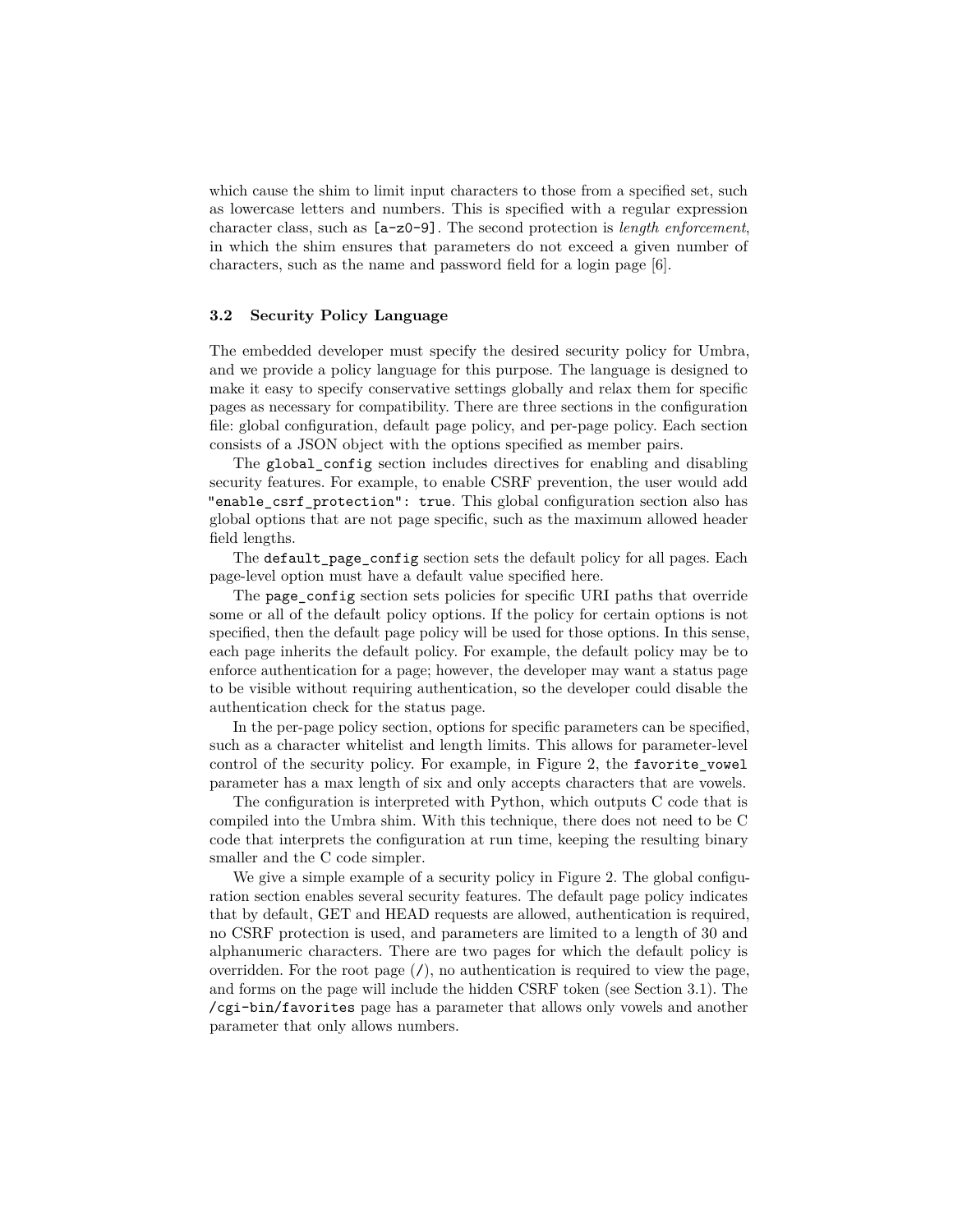```
{
  " global_config ": {
    " enable_request_type_check ": true ,
    " enable_param_len_check ": true ,
    " enable_param_whitelist_check ": true ,
    " enable_csrf_protection ": true ,
    " enable_authentication_check ": true ,
    " session_life_seconds ": 300
  },
  " default_page_config ": {
    " request_types ": [" GET ", " HEAD "],
    " requires_login ": true ,
    "has_csrf_form": false,
    " receives_csrf_form_action ": false ,
    " max_param_len ": 30,
    " whitelist": "[a-zA-z0-9]"
  },
  " page_config ": {
    "/":{
       " requires_login ": false ,
       " has_csrf_form ": true
    },
    "/ cgi - bin / favorites ": {
      " request_types ": [" POST "],
      " receives_csrf_form_action ": true ,
       " params ": {
         " favorite_vowels ": {
           " max_param_len ": 6,
           " whitelist ": "[ aeiouy ]"
         },
         " favorite_number ": {
           " max_param_len ": 3,
           " whitelist ": "[0-9]"
         }
      }
    }
  }
}
```
**Figure 2. Sample Umbra Security Policy**— This is an example of a security policy file. Path-specific rules for / and /cgi-bin/favorites override the global defaults.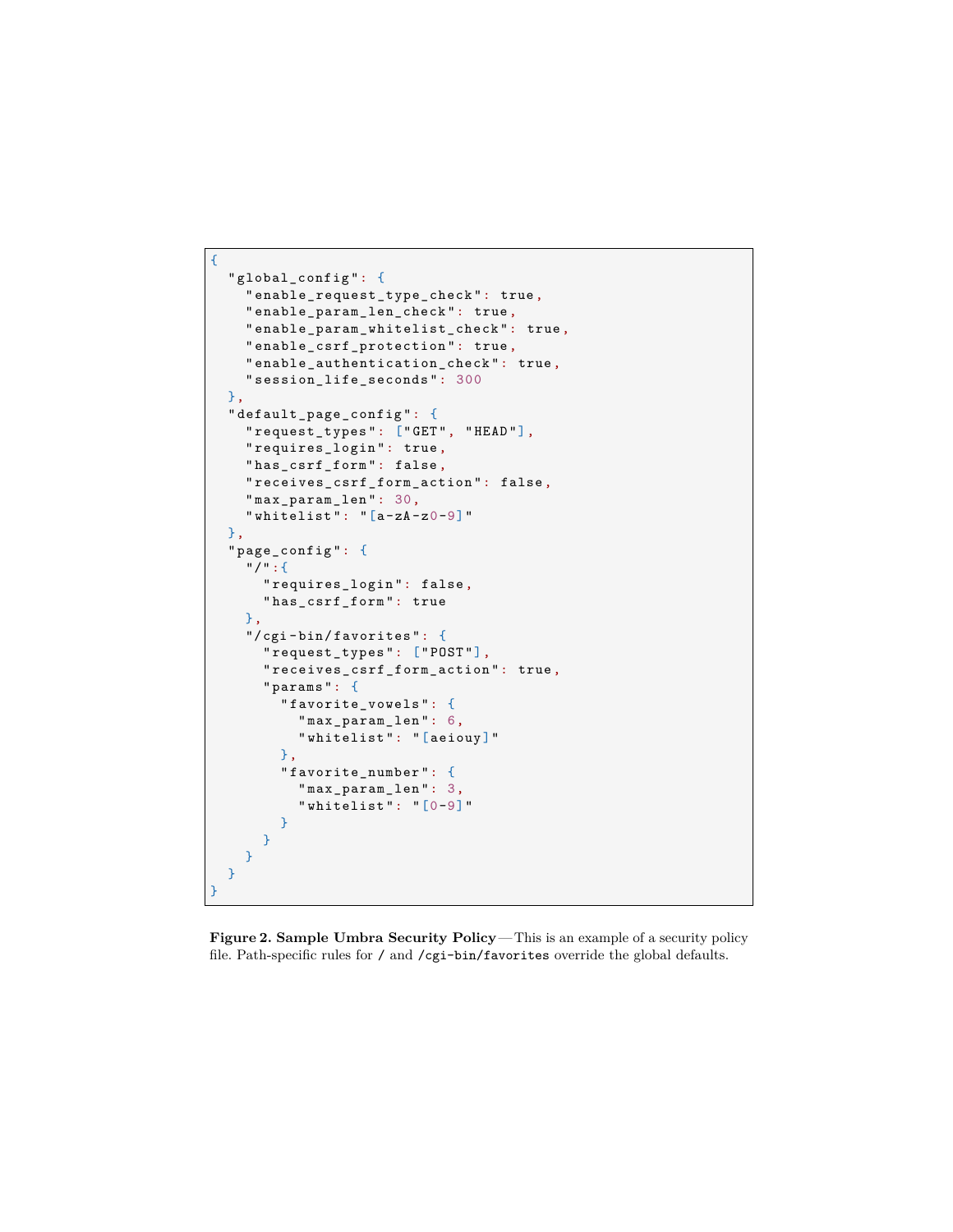<span id="page-8-0"></span>

**Figure 3. Server Response Time**— This graph shows the response time of the web server with and without Umbra; the average overhead is about 5 ms (3%).

#### **3.3 Implementation**

We implemented our Umbra prototype for Linux, which is a popular platform for Internet-attached embedded devices. To provide high-performance non-blocking sockets, we use Linux's epoll(7) interface [\[20\]](#page-13-15). Since the shim needs to run within the footprint of embedded systems, we wrote it in C. We considered memorysafe languages such as Python and Go, but Python is not usually installed on embedded devices and requires a large runtime. While the Go compiler generates machine binaries, the Go runtime library is statically linked, leading to binaries that are prohibitively large.

The shim minimizes use of external libraries, only using an HTTP parsing library [\[30\]](#page-13-16). It also optionally links against OpenSSL to provide HTTPS support [\[44\]](#page-14-14). The complete Umbra implementation, including the shim and the policy interpreter, is 5676 lines of C and 631 lines of Python. When compiled as an ARM binary, the shim executable is 75 KB.

#### **4 Evaluation**

#### **4.1 Performance**

To measure the performance of Umbra, we used the Apache Benchmark tool, which records the time taken for an HTTP server to respond to requests [\[1\]](#page-12-12). We ran our benchmark on a Raspberry Pi Model B running OpenWrt Barrier Breaker 14.07. The requests were made from a laptop that was connected directly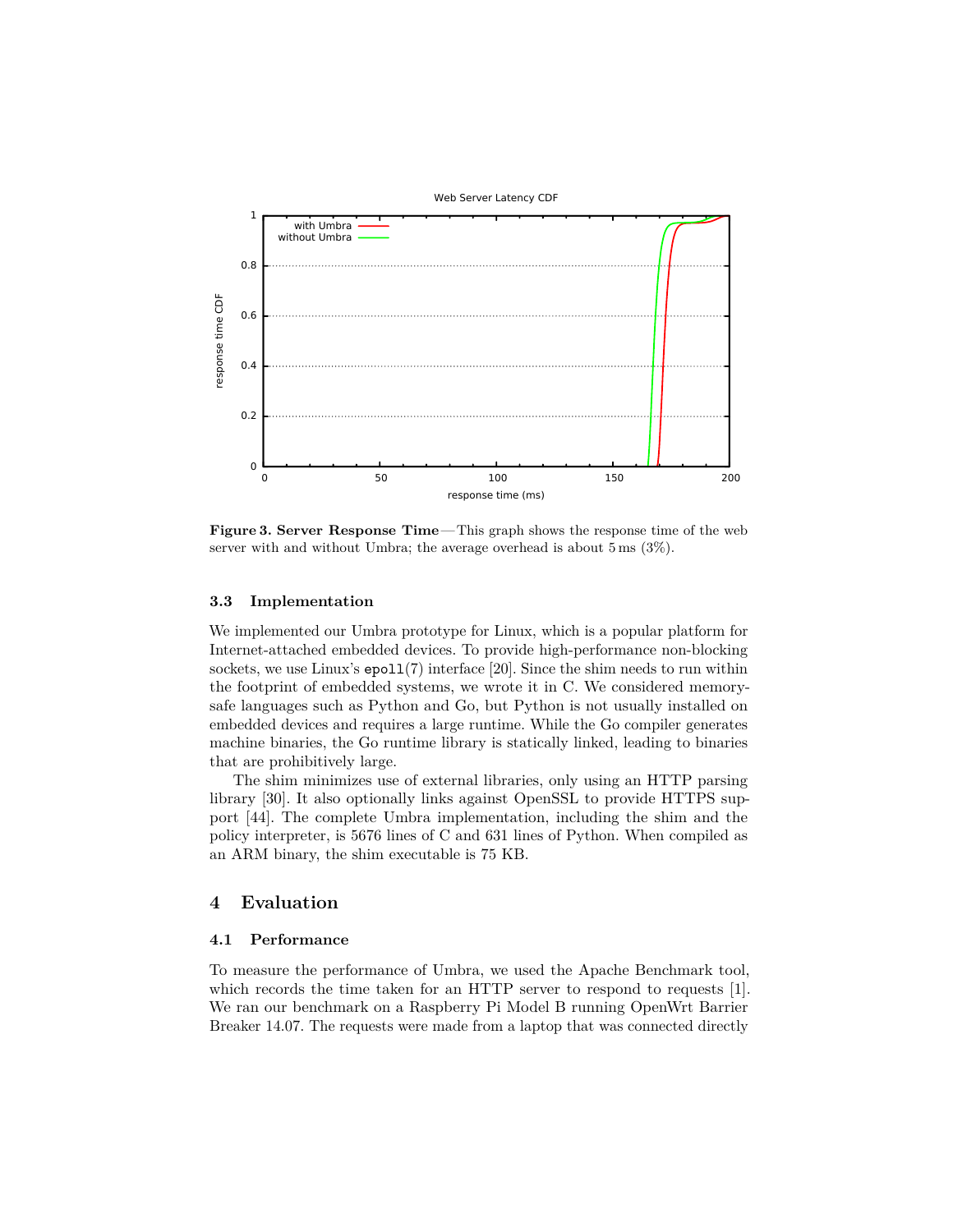<span id="page-9-0"></span>

| Vulnerability       |      | Total   |      |         |    |
|---------------------|------|---------|------|---------|----|
|                     | None | Partial | Full | Unknown |    |
| <b>Bypass</b>       |      |         |      |         | 5  |
| Command injection   |      |         |      |         |    |
| <b>CSRF</b>         |      |         |      |         |    |
| Directory traversal |      |         |      |         |    |
| Denial of service   | 3    |         |      |         |    |
| Information leak    |      |         |      |         |    |
| Memory corruption   |      |         |      |         |    |
| Other               |      |         |      |         |    |
| SQL injection       |      |         |      |         |    |
| XSS                 |      |         |      |         |    |
| Protect Totals      | 9    |         | 20   |         | 40 |

**Table 2. Evaluating Vulnerability Protection**—We rate the level of protection Umbra would have provided against a sample of real-world vulnerabilities.

via a 100 Mbps Ethernet cable. We made 1000 requests to the web interface both with and without the Umbra shim.

The results of this benchmark are shown in Figure [3.](#page-8-0) Umbra, on average, added only about 5 ms of overhead, or about 3%. We configured Umbra to check header length, HTTP request method, directory traversal, and authentication. We had Apache Benchmark send the correct HTTP Basic Authentication credentials.

Umbra comfortably ran within the Raspberry Pi's footprint. The shim compiled to a 75 KB dynamically linked ARM binary. In comparison, the BusyBox binary in the firmware image is 370 KB. The OpenWrt firmware image itself is 40 MB, with 33 MB available, so the executable can easily fit within the firmware image. During the benchmark, the Raspberry Pi reported 2–3% CPU utilization and peaked at a virtual memory size of 1.2 MB.

#### **4.2 Security**

In order to estimate the security provided by Umbra, we surveyed vulnerabilities that were assigned Common Vulnerability and Exposure (CVE) identifiers since 2012 from eight embedded device manufacturers: Brother, Cannon, Cisco, D-Link, Linksys, Lorex, Netgear, Supermicro, TP-LINK, Trendnet, and Xerox. There were 284 vulnerabilities across all these vendors. We randomly selected 100 of them and classified each based on the information in the public CVE database and public exploit code [\[40\]](#page-14-15).

For each vulnerability, we first determined whether the vulnerability was for an embedded web server. We found that 40 of the 100 vulnerabilities were related to embedded web interfaces. For each embedded web interface related vulnerability, we manually determined: the class of vulnerability, the Umbra feature that would mitigate or prevent the vulnerability (if any), and the level of protection provided by Umbra. We determined the level of protection based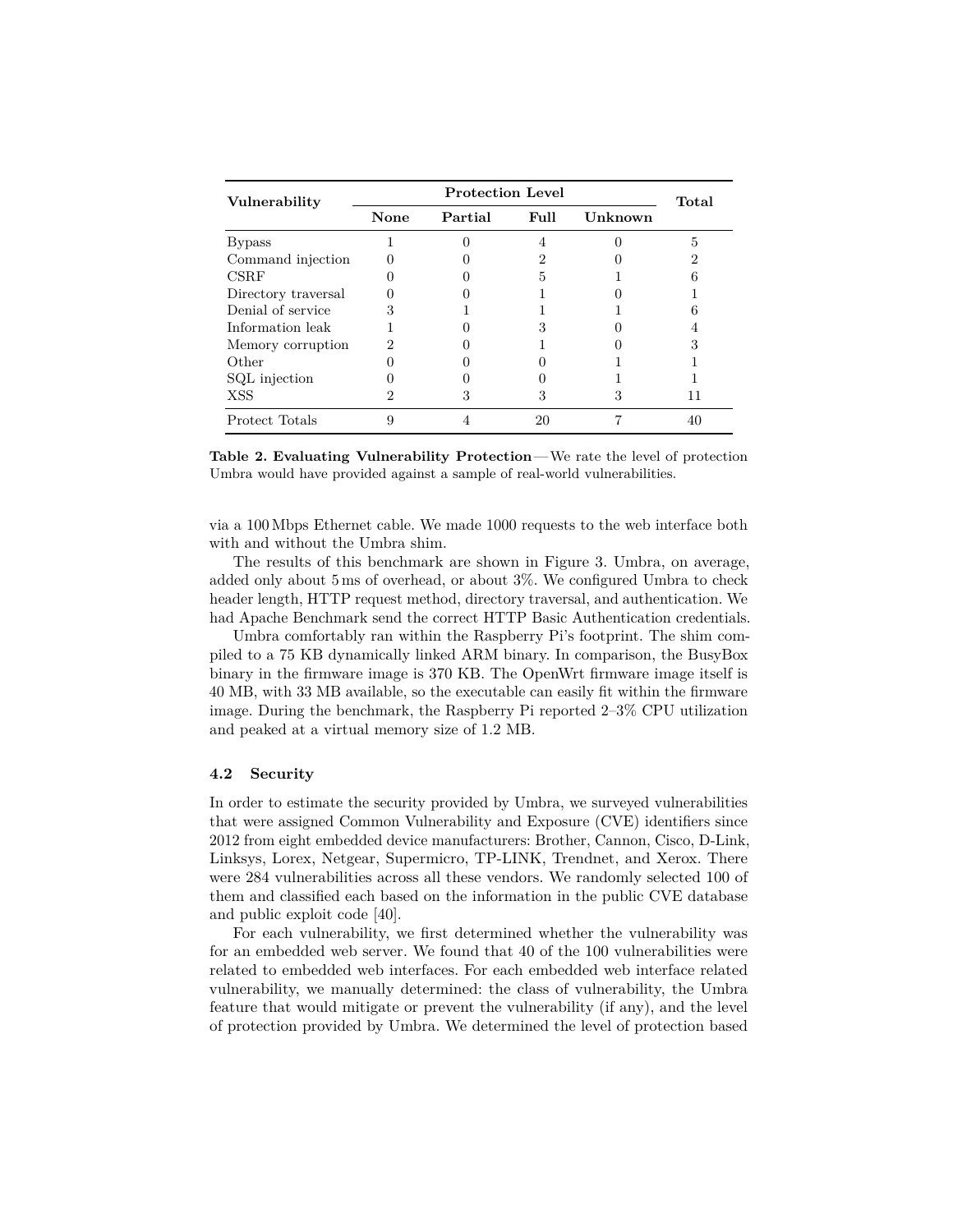<span id="page-10-0"></span>

| Vulnerability         | <b>Security Feature</b> |      |                 |                                   |   |                                | Total |
|-----------------------|-------------------------|------|-----------------|-----------------------------------|---|--------------------------------|-------|
|                       | Auth                    | CSRF | Dir.<br>Traver. | Header<br>Length<br>${\rm Check}$ |   | Param. Param.<br>White. Length |       |
| <b>Bypass</b>         | 4                       |      |                 |                                   |   |                                |       |
| Command injection     |                         |      |                 |                                   | 2 |                                | 2     |
| CSRF                  |                         | 5    |                 |                                   |   |                                | 5     |
| Directory traversal   | 0                       |      |                 |                                   |   |                                |       |
| Denial of service     |                         |      |                 |                                   |   |                                |       |
| Information leak      | $\mathcal{D}$           |      |                 |                                   |   |                                |       |
| Memory corruption     |                         |      |                 |                                   |   |                                |       |
| Other                 |                         |      |                 |                                   |   |                                |       |
| SQL injection         |                         |      |                 |                                   |   |                                |       |
| <b>XSS</b>            |                         |      |                 |                                   | 3 |                                | 3     |
| <b>Feature Totals</b> | 6                       | 6    |                 |                                   | 5 |                                | 20    |

**Table 3. Security Feature Applicability**—We show how many times each Umbra security feature prevented different types of vulnerabilities in our sample.

on whether or not there exists an Umbra configuration that would prevent the vulnerability without breaking functionality. We classified the level of protection as either *none* (would provide no protection), *partial* (would prevent some parts of the vulnerability or make it more difficult to exploit), *full* (would completely eliminate the vulnerability), or *unknown* (there was not enough public information to determine whether Umbra could have prevented the vulnerability).

A summary of the types of vulnerabilities and the amount of protection provided by Umbra is shown in Table [2.](#page-9-0) At least half of the surveyed vulnerabilities would have been prevented by Umbra. Umbra would fully prevent 4 of the 5 authentication bypass vulnerabilities, 5 of the 6 CSRF vulnerabilities, and 3 of the 4 information leak vulnerabilities. This indicates that Umbra is an effective tool for mitigating these common classes of vulnerabilities.

Umbra would have worked less well for defending against denial of service and XSS vulnerabilities. Umbra only prevented 1 of the 6 denial of service vulnerabilities and 3 of the 11 XSS vulnerabilities in our sample. XSS vulnerabilities are difficult to prevent using a "pass-through" system like Umbra, because the system does not have context for the data— only the information provided in the security policy. Umbra's main defense against XSS vulnerabilities is the parameter character whitelist, where the attacker is limited by which characters may be passed through HTTP parameters. This may be enough to stop some XSS attacks but not all. For example, with an improperly escaped parameter that allows quotes, an attacker could close an HTML attribute and create a new attribute corresponding to a JavaScript callback. In other instances, XSS may be done through alternative vectors. For example, in CVE-2014-4645, an attacker could inject arbitrary HTML or JavaScript by altering the attacker machine's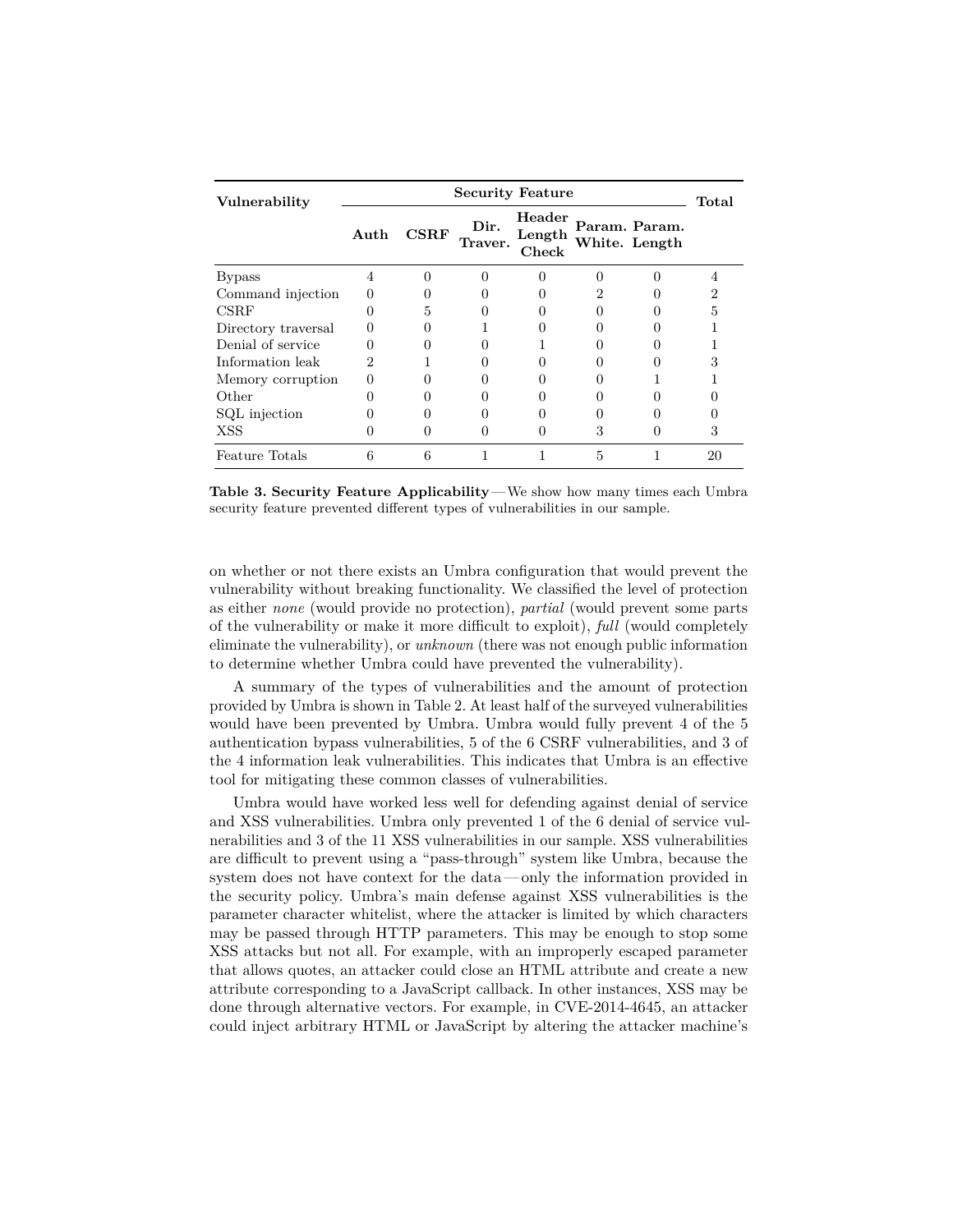hostname [\[39\]](#page-14-16). In some of these cases, the developer must properly escape the data in the web application to prevent the vulnerability.

The Umbra security features that would have prevented each of the sampled vulnerabilities are shown in Table [3.](#page-10-0) The authentication, CSRF prevention, and parameter whitelist features provided the largest security impact, accounting for 17 of the 20 vulnerabilities that would have been prevented by Umbra.

# **5 Future Work**

In future work, we plan to investigate applying similar techniques to protect other management protocols commonly used in embedded devices, such as IPMI and SNMP. Both of these protocols are common in larger networks and provide a well-known attack surface [\[38,](#page-14-17) [41\]](#page-14-18).

Future versions of Umbra might consider other implementation languages that offer better memory safety. One potential candidate is Rust, a systems-oriented language that provides memory safety and protection against other security bugs [\[51\]](#page-14-19). When we wrote the original version of Umbra, the Rust language was not yet stable, but there has since been a stable release [\[52\]](#page-14-20).

An alternative to adopting a safer language would be to apply formal verification to the shim C code. Recent efforts have produced formally verified versions of an optimizing C compiler [\[35\]](#page-13-17) and an operating system kernel with 8700 lines of C code [\[32\]](#page-13-18), so verifying the 5617-line Umbra shim should be tractable.

One downside to Umbra is that the developer needs to define the security policy manually. Instead, the system could be extended to infer a security policy from examples of valid inputs during a "training" period, as is done by security modules such as AppArmor [\[2\]](#page-12-13) and Grsecurity [\[54\]](#page-14-21). This would simplify integrating Umbra with existing devices and increase the likelihood of adoption.

Although Umbra mitigates several significant classes of vulnerabilities affecting embedded web interfaces, one common problem that it does not yet address is flawed TLS implementations. Embedded devices often do not use HTTPS, implement it incorrectly, or use self-signed or default TLS certificates [\[24\]](#page-13-19). Umbra could be extended to upgrade all connections to HTTPS and to automatically request a browser-trusted certificate from a robotic CA such as Let's Encrypt [\[28\]](#page-13-20).

Lastly, to spur Umbra adoption and improve the security of embedded devices generally, we hope to work with embedded vendors to help them integrate Umbra into their products. If several manufacturers integrate Umbra, there will be competitive pressure for other vendors to adopt similar security mechanisms.

#### **6 Conclusion**

Web interfaces in embedded devices are a common source of security vulnerabilities. We have shown that Umbra, a light-weight application-layer firewall, can prevent about half of known vulnerabilities in embedded web interfaces while adding negligible run-time overhead. Unlike existing application-layer firewalls,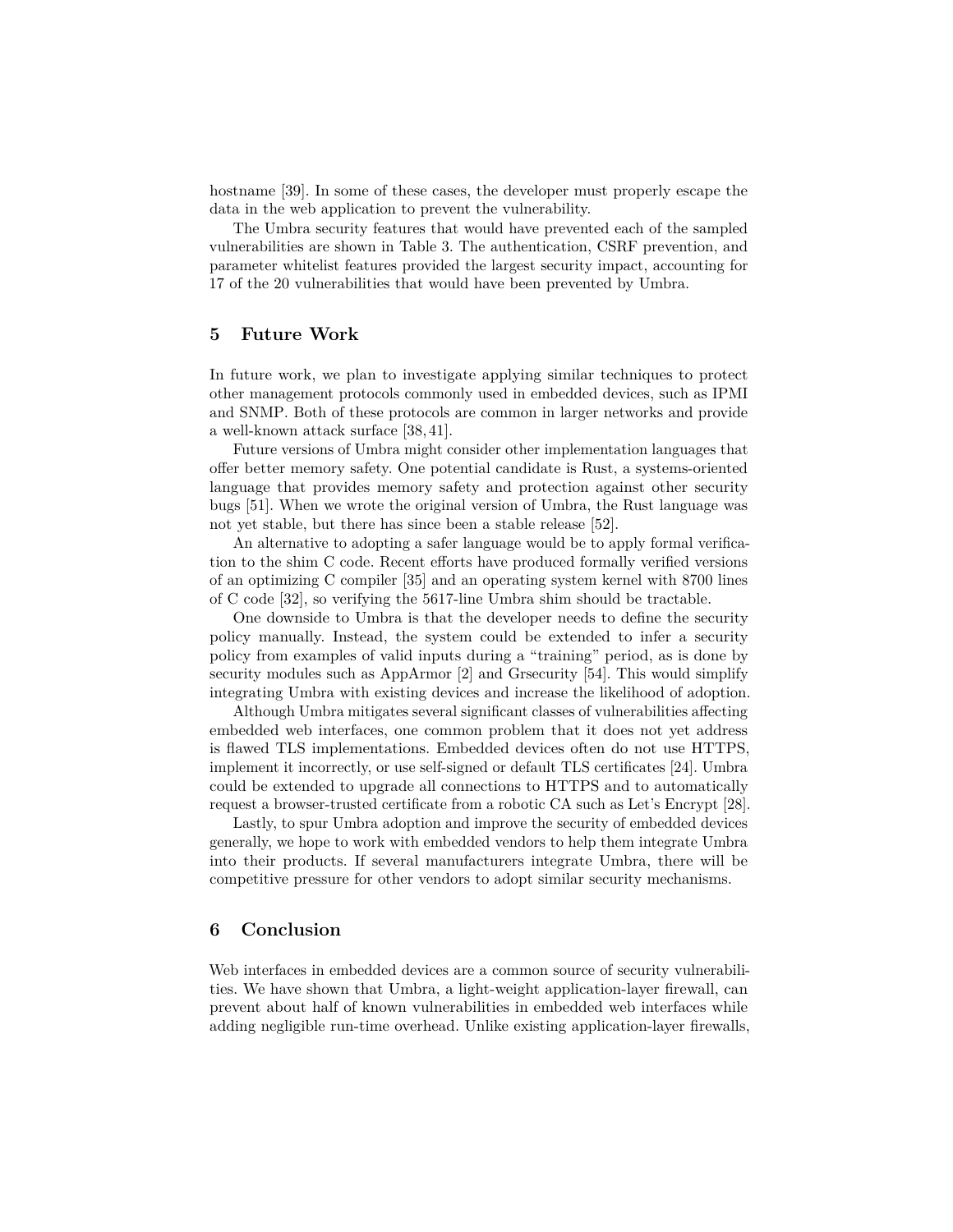Umbra can run comfortably in the constrained memory and CPU footprint of an embedded device. Embedded systems present many security challenges, but Umbra offers a promising approach to helping them achieve defense-in-depth.

# **Acknowledgments**

This material is based upon work supported by a gift from Super Micro Computer, Inc. We would particularly like to thank Arun Kalluri, Joe Tai, Linda Wu, Mars Yang, Tau Leng, and Charles Liang from Supermicro. Additional support was provided by the National Science Foundation under grants CNS-1345254, CNS-1409505, and CNS-1518888.

# **References**

- <span id="page-12-12"></span>1. Apache Software Foundation: ab—Apache HTTP server benchmarking tool (Apr 2015), <http://httpd.apache.org/docs/2.4/programs/ab.html>
- <span id="page-12-13"></span>2. AppArmor Security Project: Getting Started (Sep 2011), [http://wiki.apparmor.net/](http://wiki.apparmor.net/index.php/GettingStarted) [index.php/GettingStarted](http://wiki.apparmor.net/index.php/GettingStarted)
- <span id="page-12-5"></span>3. Barracuda Networks: Barracuda web application firewall (2015), [https://www.](https://www.barracuda.com/products/webapplicationfirewall) [barracuda.com/products/webapplicationfirewall](https://www.barracuda.com/products/webapplicationfirewall)
- <span id="page-12-8"></span>4. Barth, A., Jackson, C., Mitchell, J.C.: Robust defenses for cross-site request forgery. In: 15th ACM Conference on Computer and Communications Security. pp. 75–88. CCS (2008)
- <span id="page-12-9"></span>5. Bigg, R., et al.: Ruby on Rails security guide (2015), [http://guides.rubyonrails.org/](http://guides.rubyonrails.org/security.html) [security.html](http://guides.rubyonrails.org/security.html)
- <span id="page-12-1"></span>6. Bonkoski, A., Bielawski, R., Halderman, J.A.: Illuminating the security issues surrounding lights-out server management. In: 7th USENIX Workshop on Offensive Technologies. WOOT (2013)
- <span id="page-12-4"></span>7. Bosman, E., Slowinska, A., Bos, H.: Minemu: The world's fastest taint tracker. In: 14th Int'l Conf. on Recent Advances in Intrusion Detection. RAID (2011)
- <span id="page-12-0"></span>8. Certec EDV: Atvise SCADA (2014), [http://www.atvise.com/en/products-solutions/](http://www.atvise.com/en/products-solutions/atvise-scada) [atvise-scada](http://www.atvise.com/en/products-solutions/atvise-scada)
- <span id="page-12-2"></span>9. Check Point: Misfortune cookie (Dec 2014), [http://blog.checkpoint.com/2014/12/](http://blog.checkpoint.com/2014/12/18/misfortune-cookie-the-hole-in-your-internet-gateway-3/) [18/misfortune-cookie-the-hole-in-your-internet-gateway-3/](http://blog.checkpoint.com/2014/12/18/misfortune-cookie-the-hole-in-your-internet-gateway-3/)
- <span id="page-12-6"></span>10. Cisco Systems: Cisco ACE web application firewall (May 2008), [http://](http://www.cisco.com/c/en/us/products/collateral/application-networking-services/ace-web-application-firewall/data_sheet_c78-458627.html) [www.cisco.com/c/en/us/products/collateral/application-networking-services/](http://www.cisco.com/c/en/us/products/collateral/application-networking-services/ace-web-application-firewall/data_sheet_c78-458627.html) [ace-web-application-firewall/data\\_sheet\\_c78-458627.html](http://www.cisco.com/c/en/us/products/collateral/application-networking-services/ace-web-application-firewall/data_sheet_c78-458627.html)
- <span id="page-12-7"></span>11. Cisco Systems: Home network administration protocol (HNAP) whitepaper (Jan 2009), [http://www.cisco.com/web/partners/downloads/guest/hnap\\_](http://www.cisco.com/web/partners/downloads/guest/hnap_protocol_whitepaper.pdf) [protocol\\_whitepaper.pdf](http://www.cisco.com/web/partners/downloads/guest/hnap_protocol_whitepaper.pdf)
- <span id="page-12-10"></span>12. Coen, T.: Bypass CSRF via XSS. Software talk (Mar 2015), [http://software-talk.org/](http://software-talk.org/blog/2015/03/bypass-csrf-via-xss/) [blog/2015/03/bypass-csrf-via-xss/](http://software-talk.org/blog/2015/03/bypass-csrf-via-xss/)
- <span id="page-12-3"></span>13. Cowan, C., Pu, C., Maier, D., Hintony, H., Walpole, J., Bakke, P., Beattie, S., Grier, A., Wagle, P., Zhang, Q.: StackGuard: Automatic adaptive detection and prevention of buffer-overflow attacks. In: 7th USENIX Security Symposium (1998)
- <span id="page-12-11"></span>14. D-Link: DIR-645: Rev. Ax—Command injection—Buffer overflow: FW 1.04b12 (Jan 2015), [http://securityadvisories.dlink.com/security/publication.aspx?name=](http://securityadvisories.dlink.com/security/publication.aspx?name=SAP10051) [SAP10051](http://securityadvisories.dlink.com/security/publication.aspx?name=SAP10051)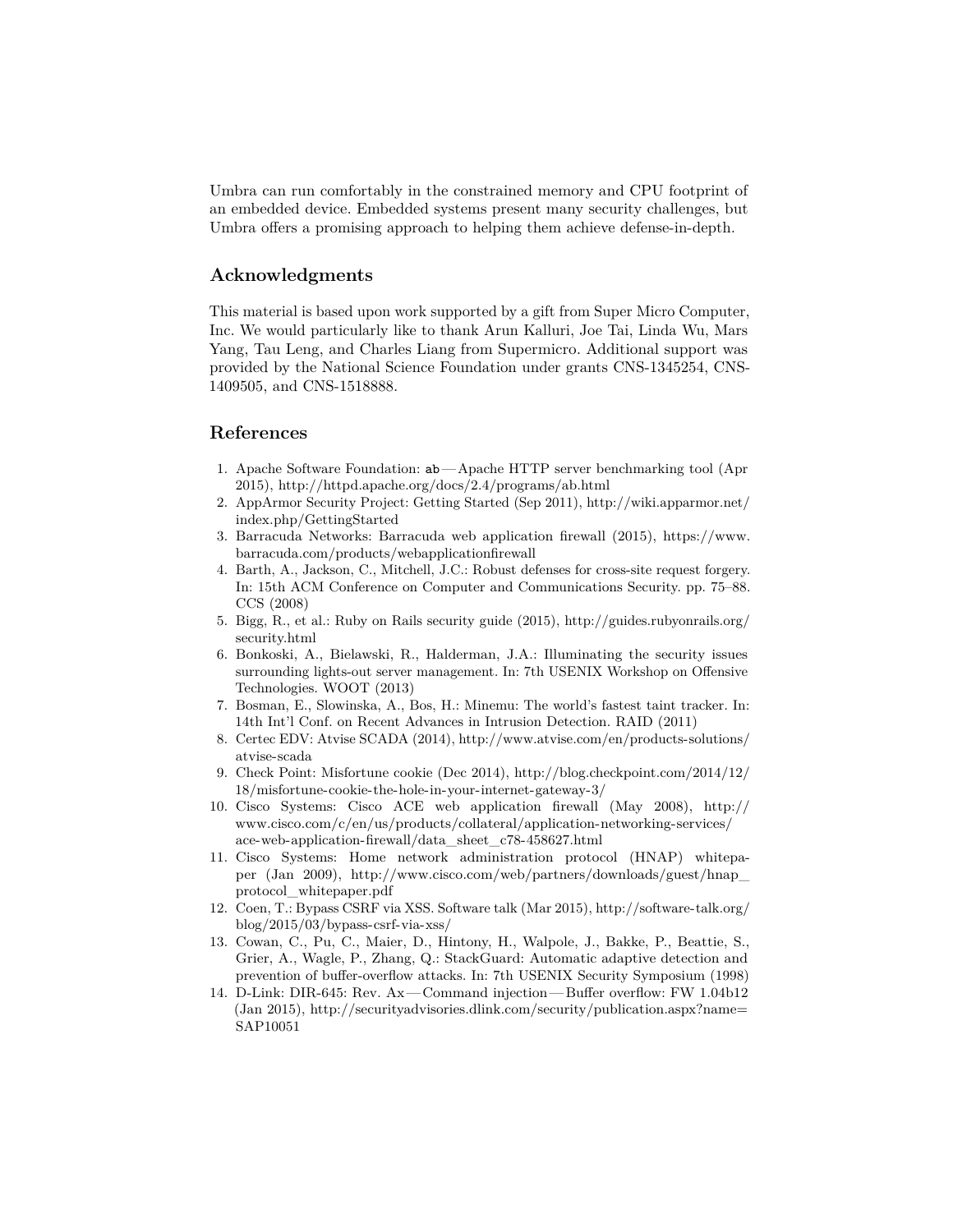- <span id="page-13-4"></span>15. Davi, L., Sadeghi, A.R., Winandy, M.: ROPdefender: A detection tool to defend against return-oriented programming attacks. In: 6th ACM Symposium on Information, Computer, and Communications Security. pp. 40–51. ASIACCS (2011)
- <span id="page-13-0"></span>16. DD-WRT Wiki: Web interface (Jul 2012), [http://www.dd-wrt.com/wiki/index.php/](http://www.dd-wrt.com/wiki/index.php/Web_Interface) Web Interface
- <span id="page-13-12"></span>17. Django Software Foundation: Cross site request forgery protection (2015), [https://](https://docs.djangoproject.com/en/1.8/ref/csrf/) [docs.djangoproject.com/en/1.8/ref/csrf/](https://docs.djangoproject.com/en/1.8/ref/csrf/)
- <span id="page-13-13"></span>18. Doyle, J.: Lorex IP camera authentication bypass (CVE-2012-6451) (Dec 2012), [https://www.fishnetsecurity.com/6labs/blog/lorex-ip-camera-authentication](https://www.fishnetsecurity.com/6labs/blog/lorex-ip-camera-authentication-bypass-cve-2012-6451)[bypass-cve-2012-6451](https://www.fishnetsecurity.com/6labs/blog/lorex-ip-camera-authentication-bypass-cve-2012-6451)
- <span id="page-13-8"></span>19. Durumeric, Z., Wustrow, E., Halderman, J.A.: ZMap: Fast Internet-wide scanning and its security applications. In: 22nd USENIX Security Symposium (2013)
- <span id="page-13-15"></span>20. epoll(7): process trace. Linux Programmer's Manual
- <span id="page-13-14"></span>21. Franks, J., Hallam-Baker, P., Hostetler, J., Lawrence, S., Leach, P., Luotonen, A., Stewart, L.: HTTP authentication: Basic and digest access authentication. RFC 2617 (Draft Standard) (Jun 1999), [http://www.ietf.org/rfc/rfc2617.txt,](http://www.ietf.org/rfc/rfc2617.txt) updated by RFC 7235
- <span id="page-13-2"></span>22. Fu, K., Blum, J.: Inside risks: Controlling for cybersecurity risks of medical device software. Communications of the ACM 56(10), 21–23 (Oct 2013)
- <span id="page-13-7"></span>23. Ghena, B., Beyer, W., Hillaker, A., Pevarnek, J., Halderman, J.A.: Green lights forever: Analyzing the security of traffic infrastructure. In: 8th USENIX Workshop on Offensive Technologies. WOOT (2014)
- <span id="page-13-19"></span>24. Heninger, N., Durumeric, Z., Wustrow, E., Halderman, J.A.: Mining your Ps and Qs: Detection of widespread weak keys in network devices. In: 21st USENIX Security Symposium (Aug 2012)
- <span id="page-13-9"></span>25. Hewlett-Packard: HP Jetdirect print servers—Using Telnet to configure the HP Jetdirect print server, [http://h20564.www2.hp.com/hpsc/doc/public/display?docId=](http://h20564.www2.hp.com/hpsc/doc/public/display?docId=emr_na-bpj05732) [emr\\_na-bpj05732](http://h20564.www2.hp.com/hpsc/doc/public/display?docId=emr_na-bpj05732)
- <span id="page-13-1"></span>26. Hewlett-Packard: HP embedded web server user guide (Aug 2007), [http://h20628.](http://h20628.www2.hp.com/km-ext/kmcsdirect/emr_na-c01151842-2.pdf) [www2.hp.com/km-ext/kmcsdirect/emr\\_na-c01151842-2.pdf](http://h20628.www2.hp.com/km-ext/kmcsdirect/emr_na-c01151842-2.pdf)
- <span id="page-13-5"></span>27. Hewlett-Packard: TippingPoint next-generation firewall (NGFW) technical specifications (2015), [http://www8.hp.com/us/en/software-solutions/ngfw-next-generation](http://www8.hp.com/us/en/software-solutions/ngfw-next-generation-firewall/tech-specs.html)[firewall/tech-specs.html](http://www8.hp.com/us/en/software-solutions/ngfw-next-generation-firewall/tech-specs.html)
- <span id="page-13-20"></span>28. Internet Security Research Group: Let's Encrypt (2015), <https://letsencrypt.org/>
- <span id="page-13-3"></span>29. Jones, N.: Exploiting embedded devices (Jun 2012), [http://pen-testing.sans.org/](http://pen-testing.sans.org/resources/papers/gpen/exploiting-embedded-devices-129676) [resources/papers/gpen/exploiting-embedded-devices-129676](http://pen-testing.sans.org/resources/papers/gpen/exploiting-embedded-devices-129676)
- <span id="page-13-16"></span>30. Joyent: HTTP parser (Apr 2015), <https://github.com/joyent/http-parser>
- <span id="page-13-10"></span>31. Ketkar, C.: Standard versus proprietary security protocols. Justice League Blog (May 2014), [http://www.cigital.com/justice-league-blog/2014/05/28/standard](http://www.cigital.com/justice-league-blog/2014/05/28/standard-versus-proprietary-security-protocols/)[versus-proprietary-security-protocols/](http://www.cigital.com/justice-league-blog/2014/05/28/standard-versus-proprietary-security-protocols/)
- <span id="page-13-18"></span>32. Klein, G., Elphinstone, K., Heiser, G., Andronick, J., Cock, D., Derrin, P., Elkaduwe, D., Engelhardt, K., Kolanski, R., Norrish, M., Sewell, T., Tuch, H., Winwood, S.: seL4: Formal verification of an OS kernel. In: 22nd Symposium on Operating Systems Principles. pp. 207–220. SOSP (Oct 2009)
- <span id="page-13-6"></span>33. Kneschke, J.: Lighttpd: Fly light (Mar 2014), <http://www.lighttpd.net/>
- <span id="page-13-11"></span>34. Lafon, Y., Mendelsohn, N., Karmarkar, A., Nielsen, H.F., Hadley, M., Gudgin, M., Moreau, J.J.: SOAP version 1.2 part 2: Adjuncts (second edition). W3C recommendation (Apr 2007), <http://www.w3.org/TR/soap12-part2/>
- <span id="page-13-17"></span>35. Leroy, X., Blazy, S., Dargaye, Z., Jourdan, J.H., Tristan, J.B.: CompCert (Jun 2015), <http://compcert.inria.fr/>